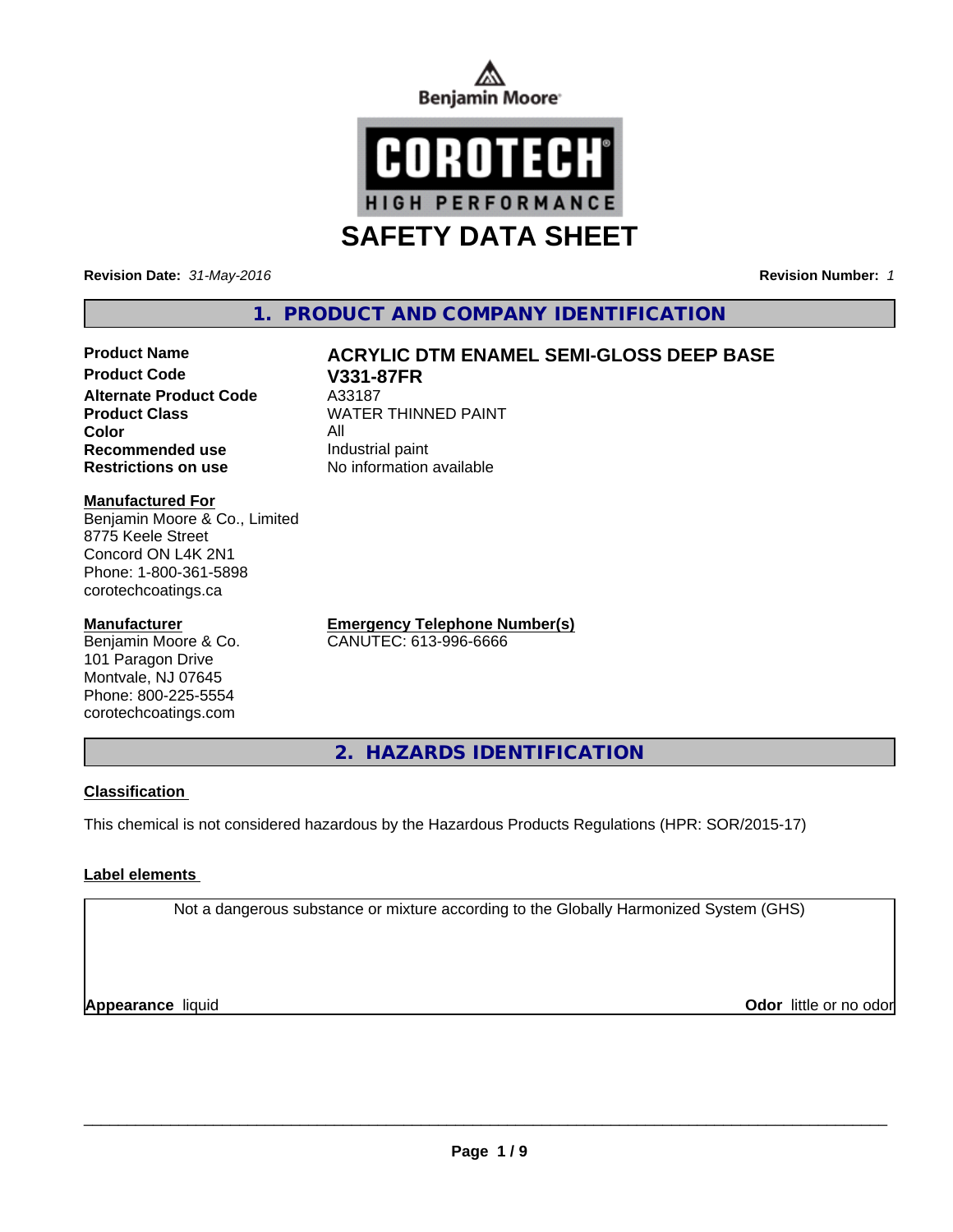#### **Other information**

No information available

### **3. COMPOSITION INFORMATION ON COMPONENTS**

| <b>Chemical Name</b>                                                         | <b>CAS-No</b> | Weight % (max) |
|------------------------------------------------------------------------------|---------------|----------------|
| Titanium dioxide                                                             | 13463-67-7    | $5 - 10%$      |
| Kaolin                                                                       | 1332-58-7     | $3 - 7%$       |
| Propanoic acid, 2-methyl-, monoester with<br>2,2,4-trimethyl-1,3-pentanediol | 25265-77-4    | 1 - 5%         |
| Diethylene glycol monoethyl ether                                            | 111-90-0      | l - 5%         |
| Ethanol, 2-(2-butoxyethoxy)-                                                 | 112-34-5      | 1 - 5%         |
| Zinc phosphate                                                               | 7779-90-0     | $0.25 - 0.5%$  |
| Zinc oxide                                                                   | 1314-13-2     | $0.1 - 0.25%$  |

## **4. FIRST AID MEASURES**

| <b>General Advice</b>                  | No hazards which require special first aid measures.                                               |
|----------------------------------------|----------------------------------------------------------------------------------------------------|
| <b>Eye Contact</b>                     | Rinse thoroughly with plenty of water for at least 15<br>minutes and consult a physician.          |
| <b>Skin Contact</b>                    | Wash off immediately with soap and plenty of water<br>removing all contaminated clothes and shoes. |
| <b>Inhalation</b>                      | Move to fresh air. If symptoms persist, call a physician.                                          |
| Ingestion                              | Clean mouth with water and afterwards drink plenty of<br>water. Consult a physician if necessary.  |
| <b>Most Important Symptoms/Effects</b> | None known.                                                                                        |
| <b>Notes To Physician</b>              | Treat symptomatically.                                                                             |

#### **5. FIRE-FIGHTING MEASURES**

| Use extinguishing measures that are appropriate to local<br>circumstances and the surrounding environment.                                   |
|----------------------------------------------------------------------------------------------------------------------------------------------|
| As in any fire, wear self-contained breathing apparatus<br>pressure-demand, MSHA/NIOSH (approved or equivalent)<br>and full protective gear. |
| Closed containers may rupture if exposed to fire or<br>extreme heat.                                                                         |
| No.                                                                                                                                          |
| No.                                                                                                                                          |
| Not applicable<br>Not applicable<br>Not applicable                                                                                           |
|                                                                                                                                              |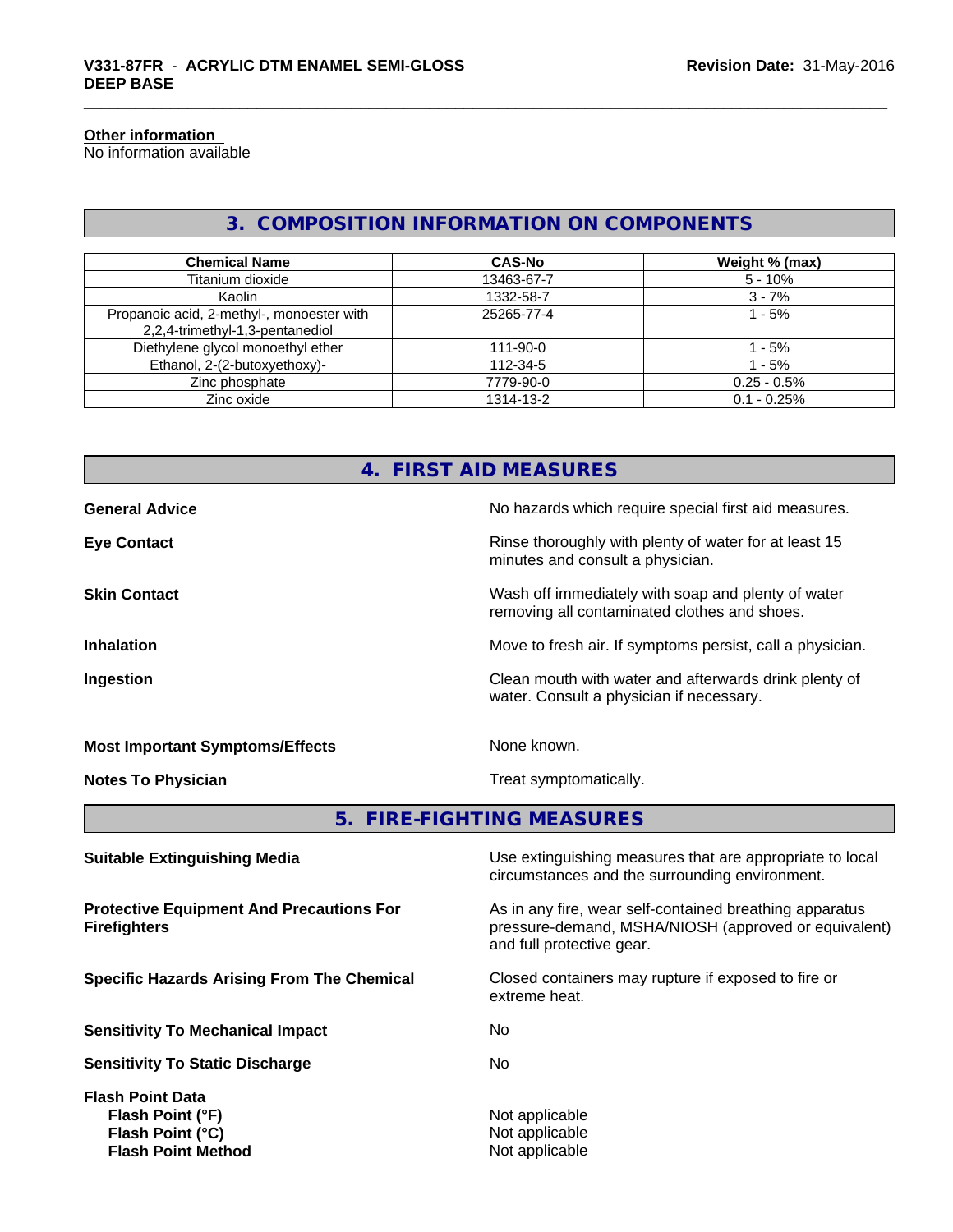#### **Flammability Limits In Air**

**Lower Explosion Limit** Not applicable **Upper Explosion Limit** Not applicable

**NFPA Health:** 1 **Flammability:** 0 **Instability:** 0 **Special:** Not Applicable

#### **NFPA Legend**

- 0 Not Hazardous
- 1 Slightly
- 2 Moderate
- 3 High
- 4 Severe

*The ratings assigned are only suggested ratings, the contractor/employer has ultimate responsibilities for NFPA ratings where this system is used.*

*Additional information regarding the NFPA rating system is available from the National Fire Protection Agency (NFPA) at www.nfpa.org.*

#### **6. ACCIDENTAL RELEASE MEASURES**

**Personal Precautions Precautions Personal Precautions Avoid contact with skin, eyes and clothing. Ensure** adequate ventilation.

**Other Information Department Information Department Intervent further leakage or spillage if safe to do so.** 

**Environmental Precautions** See Section 12 for additional Ecological Information.

**Methods For Clean-Up Example 20 All 20 All 20 All 20 All 20 All 20 Soak up with inert absorbent material. Sweep up and** shovel into suitable containers for disposal.

**7. HANDLING AND STORAGE**

**Handling Handling Avoid contact with skin, eyes and clothing. Avoid breathing Handling Avoid breathing Avoid breathing** vapors, spray mists or sanding dust. In case of insufficient ventilation, wear suitable respiratory equipment.

**Storage Keep container tightly closed. Keep out of the reach of Keep** container tightly closed. Keep out of the reach of children.

**Incompatible Materials** Noinformation available

**8. EXPOSURE CONTROLS / PERSONAL PROTECTION**

#### **Exposure Limits**

*No exposure limits have been established for this product.*

| <b>Chemical Name</b>         | <b>ACGIH</b>             | <b>Alberta</b>           | <b>British Columbia</b>  | <b>Ontario</b>              | Quebec                      |
|------------------------------|--------------------------|--------------------------|--------------------------|-----------------------------|-----------------------------|
| Titanium dioxide             | 10 $mq/m3$ - TWA         | 10 mg/m $3$ - TWA        | 10 mg/m $3$ - TWA        | 10 mg/m $3$ - TWA           | 10 mg/m $3$ - TWAEV         |
|                              |                          |                          | $3 \text{ mg/m}^3$ - TWA |                             |                             |
| Kaolin                       | $2 \text{ ma/m}^3$ - TWA | $2 \text{ ma/m}^3$ - TWA | $2 \text{ ma/m}^3$ - TWA | $2 \text{ ma/m}^3$ - TWA    | 5 mg/m <sup>3</sup> - TWAEV |
| Diethylene glycol monoethyl  | N/E                      | N/E                      | N/E                      | 30 ppm - TWA                | N/E                         |
| ether                        |                          |                          |                          | 165 mg/m <sup>3</sup> - TWA |                             |
| Ethanol, 2-(2-butoxyethoxy)- | 10 ppm - TWA             | N/E                      | N/E                      | 10 ppm - TWA                | N/E                         |
| Zinc oxide                   | $2 \text{ ma/m}^3$ - TWA | $2 \text{ ma/m}^3$ - TWA | $2 \text{ ma/m}^3$ - TWA | $2 \text{ mg/m}^3$ - TWA    | 10 mg/m $3$ - TWAEV         |
|                              | 10 mg/m $3 -$ STEL       | 10 $mq/m3$ - STEL        | 10 mg/m $3 -$ STEL       | 10 mg/m $3 -$ STEL          | $5 \text{ mg/m}^3$ - TWAEV  |
|                              |                          |                          |                          |                             | 10 $mq/m3$ - STEV           |

**Legend**

ACGIH - American Conference of Governmental Industrial Hygienists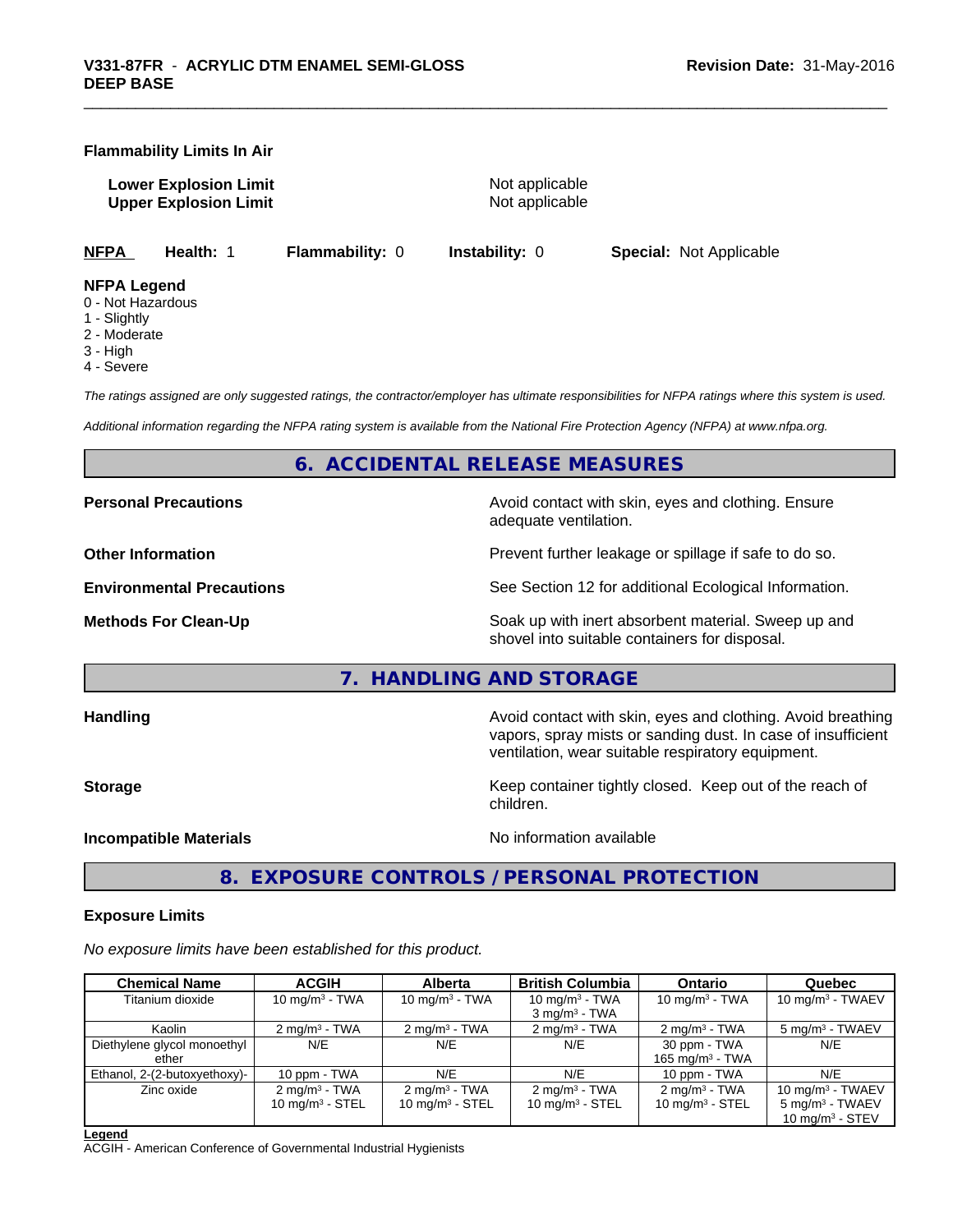Alberta - Alberta Occupational Exposure Limits British Columbia - British Columbia Occupational Exposure Limits Ontario - Ontario Occupational Exposure Limits Quebec - Quebec Occupational Exposure Limits N/E - Not established

# **Personal Protective Equipment**

**Engineering Measures Ensure** Ensure adequate ventilation, especially in confined areas.

**Eye/Face Protection Safety glasses with side-shields. Skin Protection Protection Protective gloves and impervious clothing. Respiratory Protection In case of insufficient ventilation wear suitable respiratory** equipment.

**Hygiene Measures Avoid contact with skin, eyes and clothing. Remove and Avoid contact with skin, eyes and clothing. Remove and Avoid contact with skin, eyes and clothing. Remove and** wash contaminated clothing before re-use. Wash thoroughly after handling.

#### **9. PHYSICAL AND CHEMICAL PROPERTIES**

**Appearance** liquid **Odor** little or no odor **Odor Threshold** No information available **Density (lbs/gal)** 9.4 - 9.7 **Specific Gravity** 1.12 - 1.16 **pH pH**  $\blacksquare$ **Viscosity (cps)** No information available **Solubility Note 2008 Note 2008 Note 2008 Note 2008 Note 2008 Note 2008 Note 2008 Note 2008 Note 2008 Note 2008 Note 2008 Note 2008 Note 2008 Note 2008 Note 2008 Note 2008 Note 2008 Note Water Solubility Water Solubility No information available Evaporation Rate No information available No information available Vapor Pressure** No information available in the North American Monte available in the North American available **Vapor Density No information available No information available Wt. % Solids** 45 - 55 **Vol. % Solids** 35 - 45 **Wt. % Volatiles** 45 - 55 **Vol. % Volatiles** 55 - 65 **VOC Regulatory Limit (g/L)** <250 **Boiling Point (°F)** 212 **Boiling Point (°C)** 100 **Freezing Point (°F)** 32 **Freezing Point (°C)** 0 **Flash Point (°F)** Not applicable **Flash Point (°C)** Not applicable **Flash Point Method** Not applicable **Flammability (solid, gas)** Not applicable **Upper Explosion Limit** Not applicable **Lower Explosion Limit Contract Accord Accord Accord Accord Accord Accord Accord Accord Accord Accord Accord Accord Accord Accord Accord Accord Accord Accord Accord Accord Accord Accord Accord Accord Accord Accord Accord Autoignition Temperature (°F)**<br> **Autoignition Temperature (°C)** No information available **Autoignition Temperature (°C) Decomposition Temperature (°F)** No information available **Decomposition Temperature (°C)** No information available **Partition Coefficient (n-octanol/water) No information available** 

#### **10. STABILITY AND REACTIVITY**

**Reactivity** Not Applicable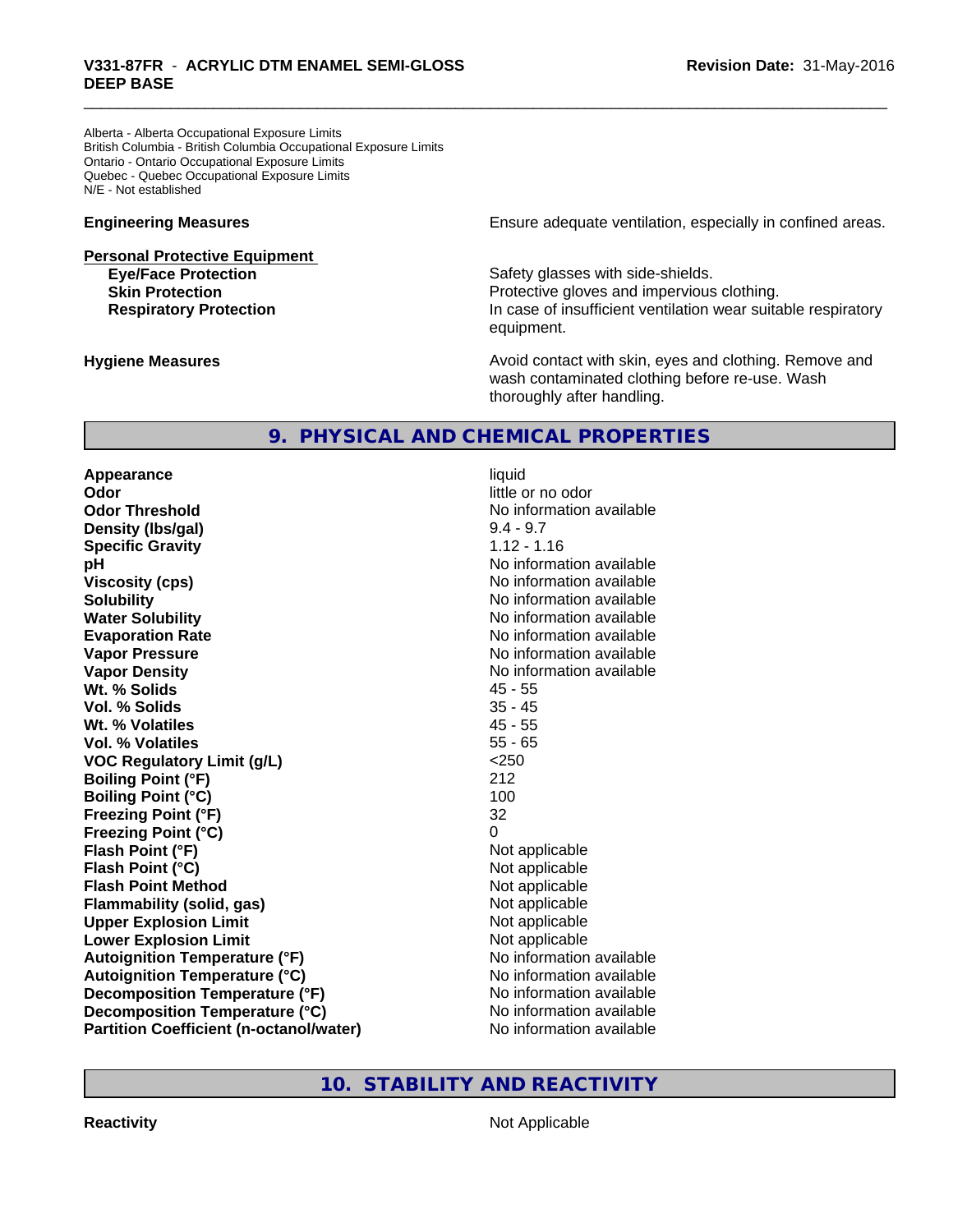| <b>Chemical Stability</b>                 | Stable under normal conditions.          |
|-------------------------------------------|------------------------------------------|
| <b>Conditions To Avoid</b>                | Prevent from freezing.                   |
| <b>Incompatible Materials</b>             | No materials to be especially mentioned. |
| <b>Hazardous Decomposition Products</b>   | None under normal use.                   |
| <b>Possibility Of Hazardous Reactions</b> | None under normal conditions of use.     |

## **11. TOXICOLOGICAL INFORMATION**

**Product Information Information on likely routes of exposure**

| <b>Principal Routes of Exposure</b>  | Eye contact, skin contact and inhalation.                                                  |
|--------------------------------------|--------------------------------------------------------------------------------------------|
| <b>Acute Toxicity</b>                |                                                                                            |
| <b>Product Information</b>           | No information available                                                                   |
| Information on toxicological effects |                                                                                            |
| <b>Symptoms</b>                      | No information available                                                                   |
|                                      | Delayed and immediate effects as well as chronic effects from short and long-term exposure |
| Eye contact                          | May cause slight irritation                                                                |
| <b>Skin contact</b>                  | Substance may cause slight skin irritation. Prolonged or                                   |
|                                      | repeated contact may dry skin and cause irritation.                                        |
| <b>Inhalation</b>                    | May cause irritation of respiratory tract.                                                 |
| Ingestion                            | Ingestion may cause gastrointestinal irritation, nausea,                                   |
|                                      | vomiting and diarrhea.                                                                     |
| Sensitization:                       | No information available.                                                                  |
| <b>Neurological Effects</b>          | No information available.                                                                  |
| <b>Mutagenic Effects</b>             | No information available.                                                                  |
| <b>Reproductive Effects</b>          | No information available.                                                                  |
| <b>Developmental Effects</b>         | No information available.                                                                  |
| <b>Target Organ Effects</b>          | No information available.                                                                  |
| <b>STOT - single exposure</b>        | No information available.                                                                  |
| <b>STOT - repeated exposure</b>      | No information available.                                                                  |
| Other adverse effects                | No information available.                                                                  |
| <b>Aspiration Hazard</b>             | No information available.                                                                  |
|                                      |                                                                                            |

**Numerical measures of toxicity**

**The following values are calculated based on chapter 3.1 of the GHS document**

| ATEmix (oral)                 | 31657 mg/kg  |
|-------------------------------|--------------|
| ATEmix (dermal)               | 166636 mg/kg |
| ATEmix (inhalation-dust/mist) | 249.2 mg/L   |

#### **Component**

Titanium dioxide LD50 Oral: > 10000 mg/kg (Rat) **Kaolin** LD50 Oral: > 5000 mg/kg (Rat)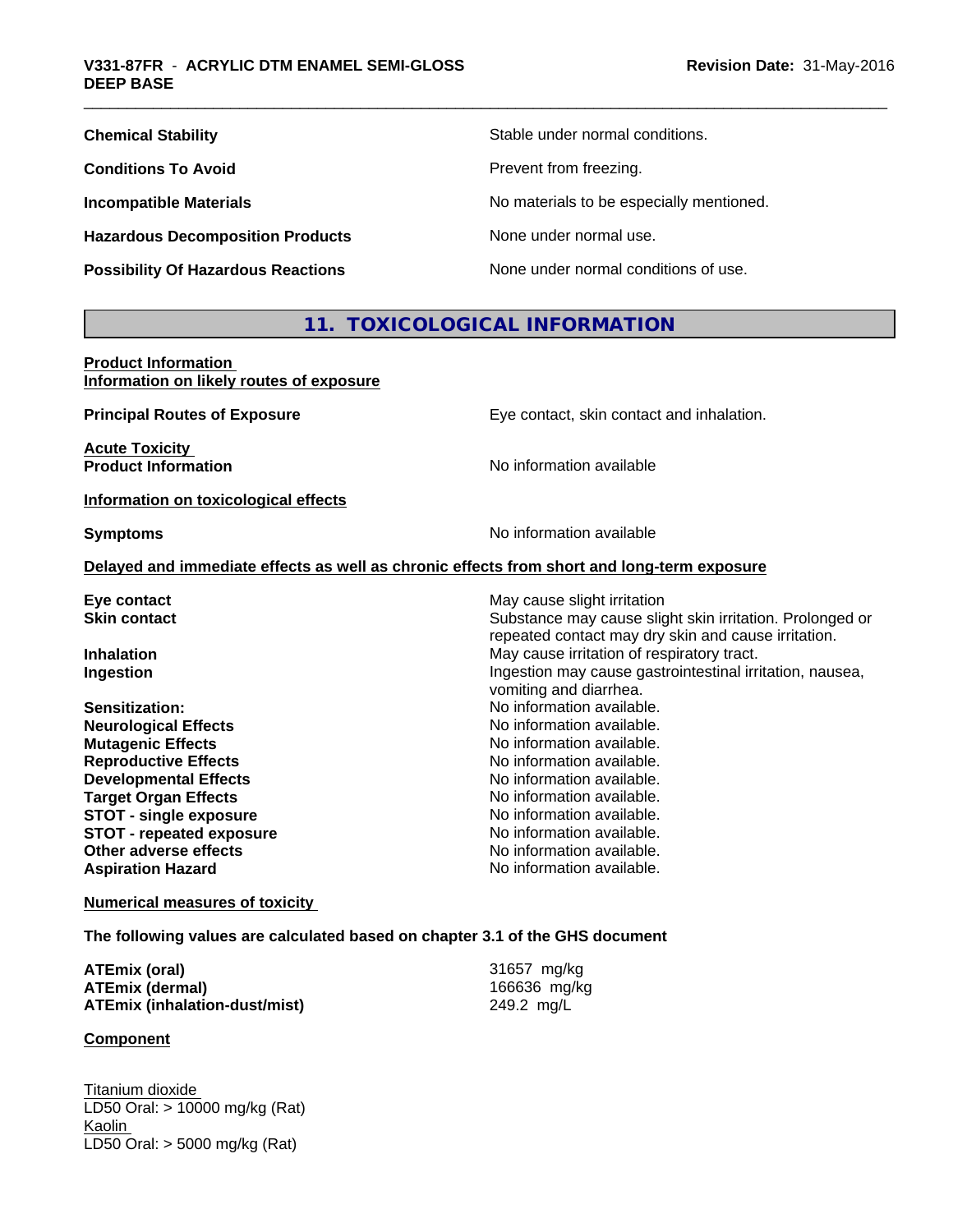# \_\_\_\_\_\_\_\_\_\_\_\_\_\_\_\_\_\_\_\_\_\_\_\_\_\_\_\_\_\_\_\_\_\_\_\_\_\_\_\_\_\_\_\_\_\_\_\_\_\_\_\_\_\_\_\_\_\_\_\_\_\_\_\_\_\_\_\_\_\_\_\_\_\_\_\_\_\_\_\_\_\_\_\_\_\_\_\_\_\_\_\_\_ **V331-87FR** - **ACRYLIC DTM ENAMEL SEMI-GLOSS DEEP BASE**

Diethylene glycol monoethyl ether LD50 Oral: 7,500 mg/kg (Rat) LD50 Dermal: 4200 mg/kg (Rabbit) LC50 Inhalation (Vapor): > 5240 mg/m<sup>3</sup> (Rat) Ethanol, 2-(2-butoxyethoxy)- LD50 Oral: 3384 mg/kg (Rat) LD50 Dermal: 2700 mg/kg (Rabbit) Zinc oxide LD50 Oral: 5000 mg/kg (Rat) LC50 Inhalation (Dust):  $> 5700$  mg/m<sup>3</sup> (Rat, 4 hr.)

#### **Chronic Toxicity**

#### **Carcinogenicity**

*The information below indicateswhether each agency has listed any ingredient as a carcinogen:.*

| <b>Chemical Name</b> | <b>IARC</b>                     | <b>NTP</b> |
|----------------------|---------------------------------|------------|
|                      | 2B<br>Possible Human Carcinogen |            |
| Titanium dioxide     |                                 |            |

Although IARC has classified titanium dioxide as possibly carcinogenic to humans (2B), their summary concludes: "No significant exposure to titanium dioxide is thought to occur during the use of products in which titanium dioxide is bound to other materials, such as paint."

#### **Legend**

IARC - International Agency for Research on Cancer NTP - National Toxicity Program OSHA - Occupational Safety & Health Administration

**12. ECOLOGICAL INFORMATION**

#### **Ecotoxicity Effects**

The environmental impact of this product has not been fully investigated.

#### **Product Information**

#### **Acute Toxicity to Fish**

No information available

#### **Acute Toxicity to Aquatic Invertebrates**

No information available

#### **Acute Toxicity to Aquatic Plants**

No information available

#### **Persistence / Degradability**

No information available.

#### **Bioaccumulation / Accumulation**

No information available.

#### **Mobility in Environmental Media**

No information available.

#### **Ozone**

No information available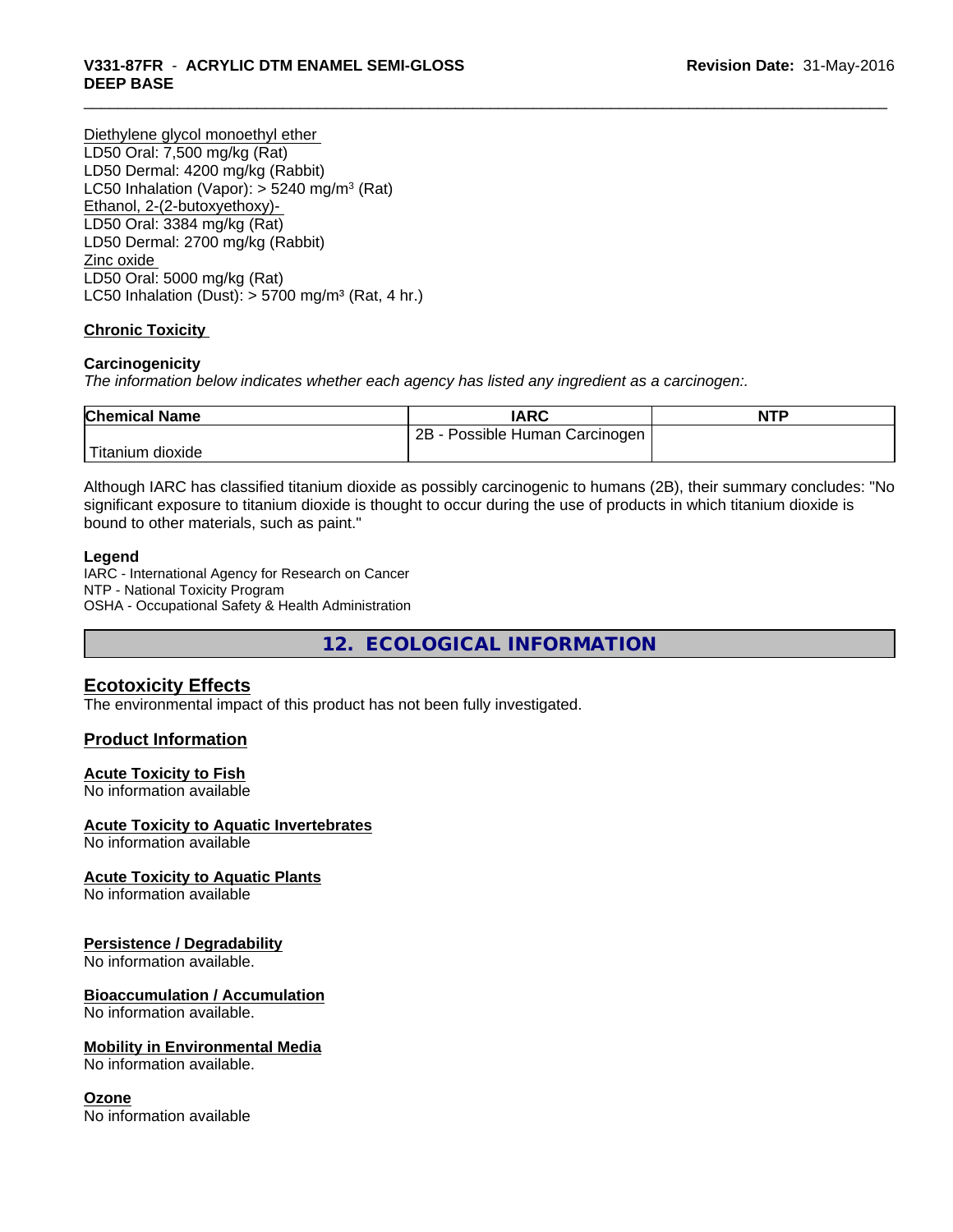#### **Component**

#### **Acute Toxicity to Fish**

Titanium dioxide  $LC50:$  > 1000 mg/L (Fathead Minnow - 96 hr.)

#### **Acute Toxicity to Aquatic Invertebrates**

Ethanol, 2-(2-butoxyethoxy)- EC50: 100 mg/L (Daphnia - 48 hr.)

#### **Acute Toxicity to Aquatic Plants**

No information available

#### **13. DISPOSAL CONSIDERATIONS**

**Waste Disposal Method Dispose of in accordance with federal, state, provincial,** and local regulations. Local requirements may vary, consult your sanitation department or state-designated environmental protection agency for more disposal options.

#### **14. TRANSPORT INFORMATION**

**TDG** Not regulated

**ICAO / IATA** Not regulated

**IMDG / IMO** Not regulated

**15. REGULATORY INFORMATION**

#### **International Inventories**

**TSCA: United States** Yes - All components are listed or exempt. **DSL: Canada** Yes - All components are listed or exempt.

#### **National Pollutant Release Inventory (NPRI)**

#### **NPRI Parts 1- 4**

This product contains the following Parts 1-4 NPRI chemicals:

| <b>CAS-No</b> | Weight % (max) | <b>NPRI Parts 1-4</b> |  |
|---------------|----------------|-----------------------|--|
| 25265-77-4    | 1 - 5%         | Listed                |  |
|               |                |                       |  |
| 111-90-0      | 1 - 5%         | Listed                |  |
| 112-34-5      | 1 - 5%         | Listed                |  |
| 7779-90-0     | $0.25 - 0.5\%$ | Listed                |  |
| 1314-13-2     | $0.1 - 0.25\%$ | Listed                |  |
|               |                |                       |  |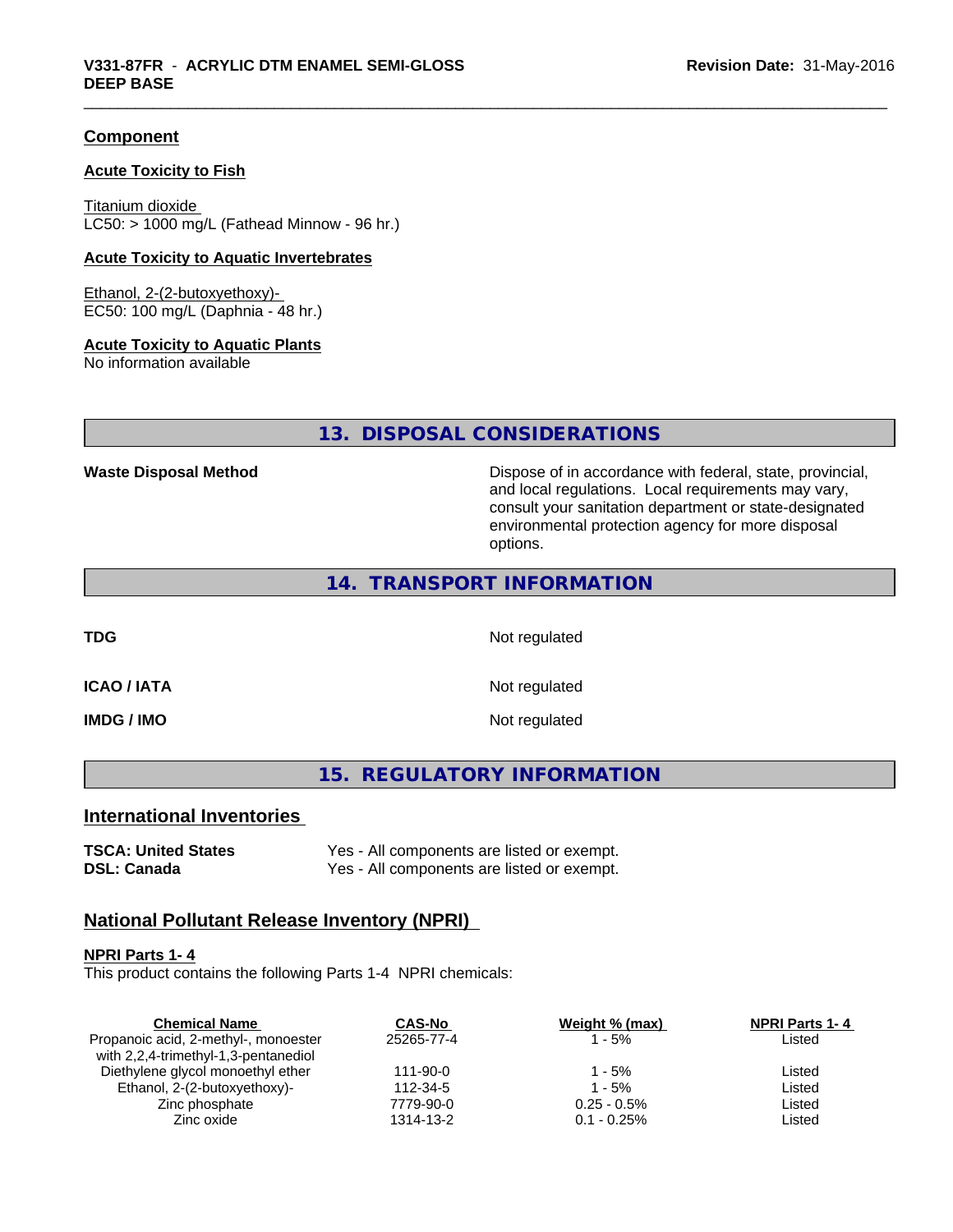#### **NPRI Part 5**

This product contains the following NPRI Part 5 Chemicals:

| <b>Chemical Name</b>         | <b>CAS-No</b> | Weight % (max) | <b>NPRI Part 5</b> |
|------------------------------|---------------|----------------|--------------------|
| Ethanol, 2-(2-butoxyethoxy)- | $12 - 34 - 5$ | 5%             | _isted             |

#### **WHMIS Regulatory Status**

This product has been classified in accordance with the hazard criteria of the Hazardous Products Regulations (HPR) and the SDS contains all the information required by the HPR.

| <b>Flammability: 0</b><br><b>Reactivity: 0</b><br>$PPE: -$<br>HMIS -<br>Health: 1<br><b>HMIS Legend</b><br>0 - Minimal Hazard<br>1 - Slight Hazard<br>2 - Moderate Hazard                                                                                                         | 16. OTHER INFORMATION |  |  |  |  |  |
|-----------------------------------------------------------------------------------------------------------------------------------------------------------------------------------------------------------------------------------------------------------------------------------|-----------------------|--|--|--|--|--|
|                                                                                                                                                                                                                                                                                   |                       |  |  |  |  |  |
|                                                                                                                                                                                                                                                                                   |                       |  |  |  |  |  |
|                                                                                                                                                                                                                                                                                   |                       |  |  |  |  |  |
| 3 - Serious Hazard<br>4 - Severe Hazard                                                                                                                                                                                                                                           |                       |  |  |  |  |  |
| * - Chronic Hazard                                                                                                                                                                                                                                                                |                       |  |  |  |  |  |
| X - Consult your supervisor or S.O.P. for "Special" handling instructions.<br>Note: The PPE rating has intentionally been left blank. Choose appropriate PPE that will protect employees from the hazards the material will<br>present under the actual normal conditions of use. |                       |  |  |  |  |  |

*Caution: HMISÒ ratings are based on a 0-4 rating scale, with 0 representing minimal hazards or risks, and 4 representing significant hazards or risks. Although HMISÒ ratings are not required on MSDSs under 29 CFR 1910.1200, the preparer, has chosen to provide them. HMISÒ ratings are to be used only in conjunction with a fully implemented HMISÒ program by workers who have received appropriate HMISÒ training. HMISÒ is a registered trade and service mark of the NPCA. HMISÒ materials may be purchased exclusively from J. J. Keller (800) 327-6868.*

**WARNING!** If you scrape, sand, or remove old paint, you may release lead dust. LEAD IS TOXIC. EXPOSURE TO LEAD DUST CAN CAUSE SERIOUS ILLNESS, SUCH AS BRAIN DAMAGE, ESPECIALLY IN CHILDREN. PREGNANT WOMEN SHOULD ALSO AVOID EXPOSURE. Wear a NIOSH approved respirator to control lead exposure. Clean up carefully with a HEPA vacuum and a wet mop. Before you start, find out how to protect yourself and your family by logging onto Health Canada @

http://www.hc-sc.gc.ca/ewh-semt/contaminants/lead-plomb/asked\_questions-questions\_posees-eng.php.

| <b>Prepared By</b>                                  | <b>Product Stewardship Department</b><br>Benjamin Moore & Co.<br>101 Paragon Drive<br>Montvale, NJ 07645<br>855-724-6802 |  |
|-----------------------------------------------------|--------------------------------------------------------------------------------------------------------------------------|--|
| <b>Revision Date:</b><br><b>Reason For Revision</b> | 31-May-2016<br>Not available                                                                                             |  |

#### **Disclaimer**

The information contained herein is presented in good faith and believed to be accurate as of the effective date shown above. This information is furnished without warranty of any kind. Employers should use this information only as a **supplement to other information gathered by them and must make independent determination of suitability and** completeness of information from all sources to assure proper use of these materials and the safety and health of employees. Any use of this data and information must be determined by the user to be in accordance with applicable **federal, provincial, and local laws and regulations.**